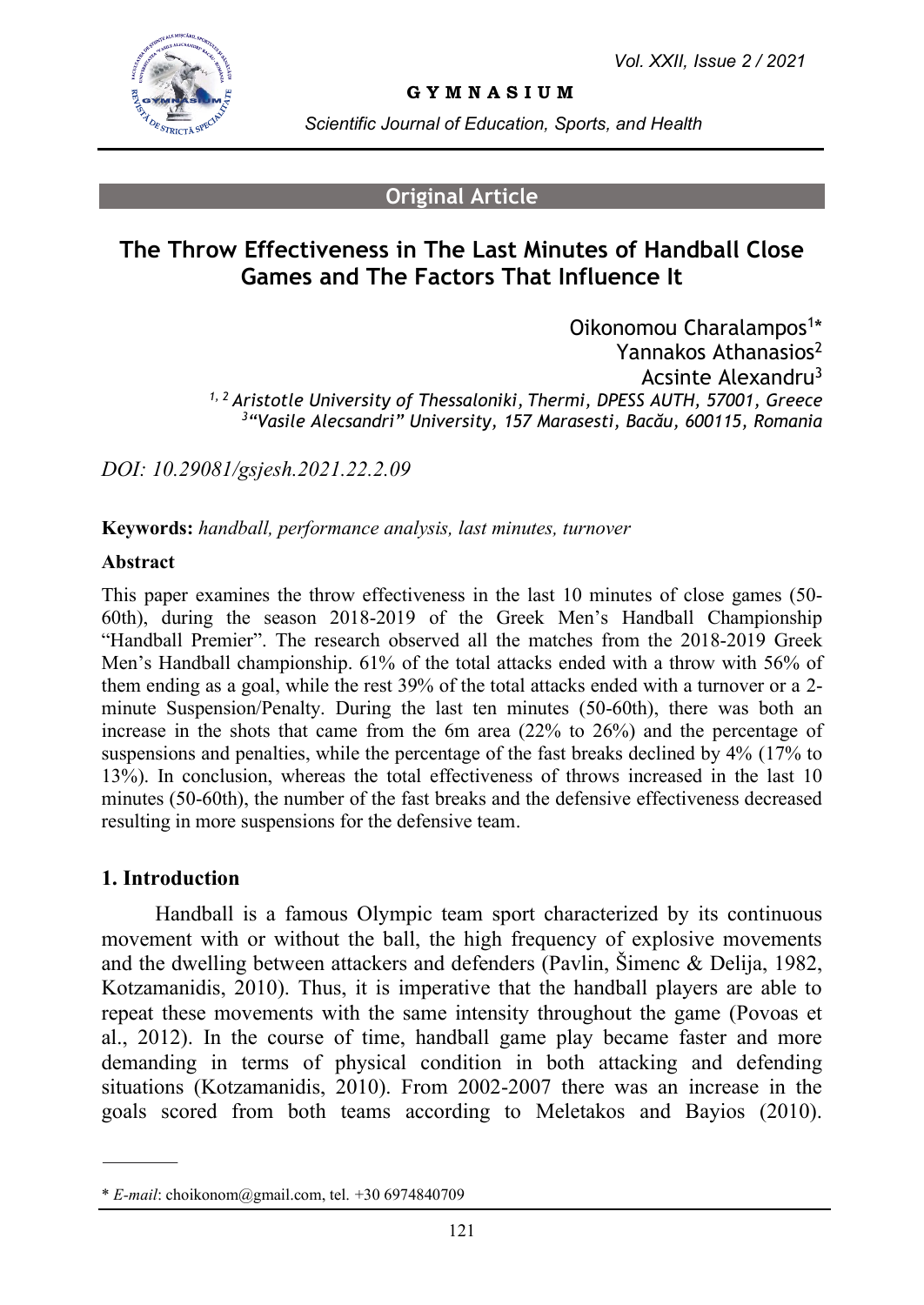According to Gruic, Vuleta and Milanovic (2006), the winning teams, in World championship of 2003 in Portugal, had better accuracy from the 9m shots and used the Pivots more in their attacking plays. In 2012, Bilge examined the Olympic Games from 2004 to 2012 and found that the majority of goals came from fast breaks and Pivots. In another article from Vuleta, Milanovic and Ohnjec (2012) it is mentioned that the winning teams were faster and more efficient in the transitional phases of the game. The performance of the team is also affected by the time, indicating that towards the end of the game, team's performance tends to decline (Hirvonen et al. 1992; Povoas et al. 2012; Bekono Prioux, Zouhal, Delamarche &. Delamarche. 2001). The findings of Yiannakos et al. (2005) seems to corroborate this view, since there is a decrease in the number of fast breaks occurred in the second half compared to the first half (Yiannakos & Armata, 2006). Rogulj, Foretic and Burger (2011) divided a handball game in 6 periods of 10minutes each and examined the teams' performance in each period, finding that teams reached their peak in the 40-50thminute period (Foretic, Rogulj, & Trninic, 2010; Srhoj, Rogulj, & Katic, 2001). In the last minutes of tight games, according to Bar-Eli and Tractinsky, 2000), there is an increase in both defensive and offensive errors due to fatigue and psychological pressure. According to Oliveira, Gomez and Sampaio (2012), in close handball games, the teams scored more goals in the last 5minutes of both halves (25-30min, 55-60min). A game is considered close when the final outcome is  $0 \le 2$  goals and the percentage of close games indicates the competitiveness of a league (Μeletakos & Bayios, 2010). Despite the importance of close games (Oliveira et al., 2012), studies are limited. Therefore, the aim of the present study is to examine the throw effectiveness in the last minutes (50-60th) of handball close games and the factors that influence it.

### **2. Material and methods**

### *Sample, methods, variables*

The sample of the study consisted of 24 games from the Greek Handball Championship (Handball Premier) in the season 2018-2019.From these games we focused on the close games which were analyzed and assessed in terms of throw effectiveness from 9m, 6m, 7m and fast breaks in the last 10 minutes compared with the rest of the game. The recording and editing of the games were done with the use of a video camera and a computer and the analysis with the computer video analysis application "Sport Scout" (Tsamourtzis, Sfigos, & Tsimpiris, 2002). The dependent variables and the factors that analyzed were the 1) Type of attack (Fast Break, Set attack), 2) Throw area (6m,7m, 9m, Wing, Pivot), 3) Throw effectiveness (Goal, Save, Missed), 4) Timeframe of the throws (0-50thmin,50- 60thmin) and 5) Score deviation (Close, Balanced, Tie). Independent variables were the teams, the game and time.

### *Data Analysis*

For the analysis and editing of the data we used the cross tabulations tables of SPSS 24.0 software. In order to define the statistically important deviations, the non-parametrical method of x2 test (Chi-square) p<0.05 was used.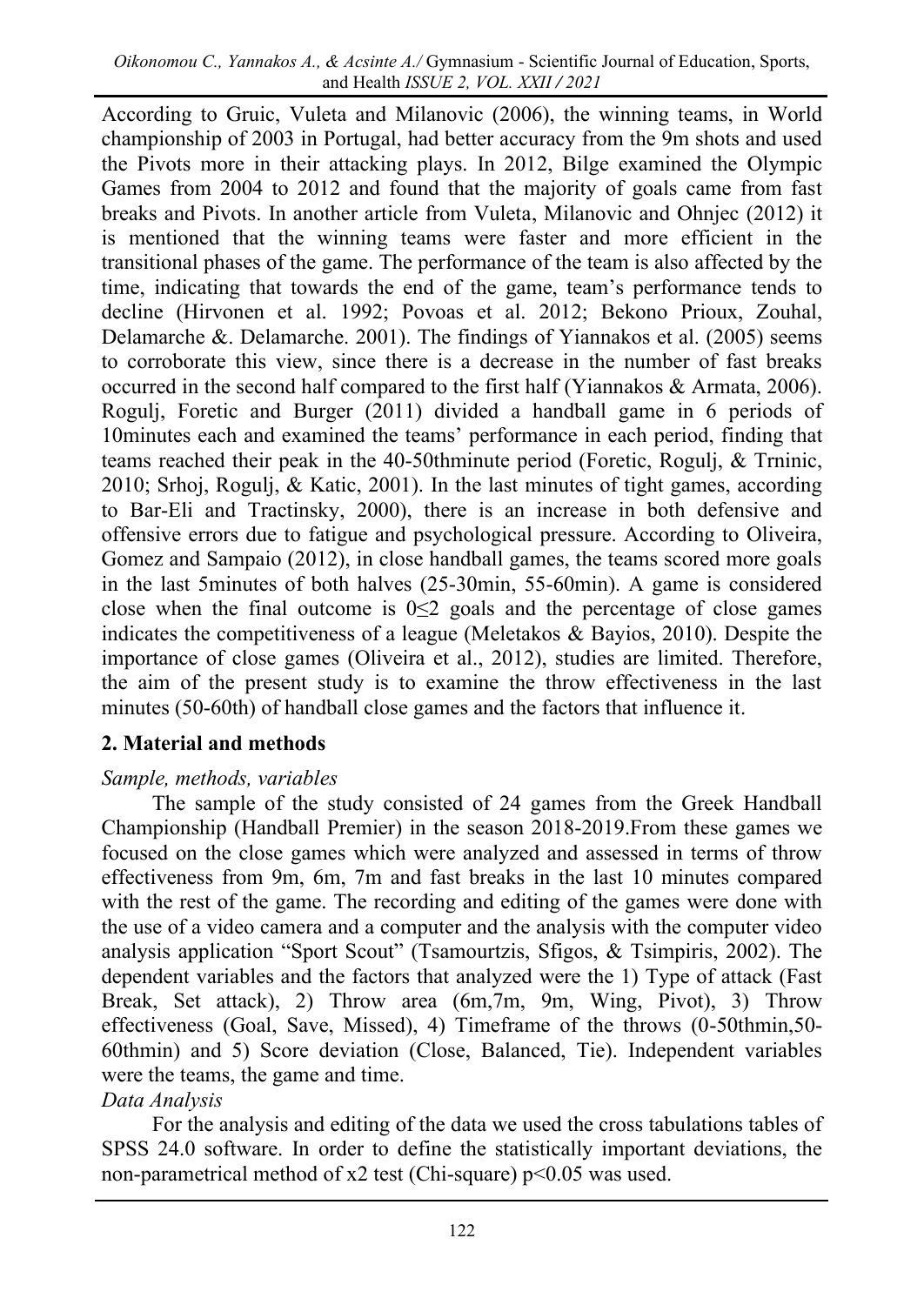# **3. Results and Discussions**

Within the timeframe of 0-50thminutes, 83% of the total attacks were set while 17% were fastbreaks. Important statistical differences were found between the following pairs: set attacks and 1st wave of Fast break ( $x^2=120,032$ ,  $p=0,00$ ), set attacks and 2nd wave  $(x^2=126,965, p=0,00)$ , set attacks and 3rd wave  $(x^2=$ 130,558,p=0,00) and set attacks and individual fastbreak ( $x^2$ = 126,965, p=0,00). On the other hand, no important statistical difference was found between the different types of fastbreak, (fig.1).



**Figure 1.** *Percentage of attack type in 0-50th minute timeframe # Set vs 1st Wave (x²=120,032 , p=0,00 ) , 2nd Wave (x²= 126,965 , p=0,00 ), 3rd Wave (x²= 130,558,p=0,00) , Individual (x²= 126,965 , p=0,00 )*

In the timeframe of  $50{\text -}60^{\text{th}}$ minute,  $87\%$  of the attacks were Set and  $13\%$  were fast breaks. To be more specific, there was a significant statistical difference between set attacks and 1<sup>st</sup> wave (x<sup>2</sup>=138,905 ,p=0,00), set attacks and 2<sup>nd</sup> wave (x<sup>2</sup>=142,545,  $p=0,00$ ), set attacks and 3<sup>rd</sup> wave ( $x^2=146,269$  ,  $p=0,00$ ) and set attacks and individual fast break  $(x^2 = 138,905, p=0,00)$ . On the other hand, no important statistical difference was found between the different types of fast break, (fig.2).



**Figure 2.** *Percentage of attack type in 50-60th minute timeframe # Set vs 1st wave (x²=138,905,p=0,00) , 2nd wave (x²=142,545, p=0,00), 3rd wave (x²=146,26, p=0,00),individual (x²=138,905, p=0,00)*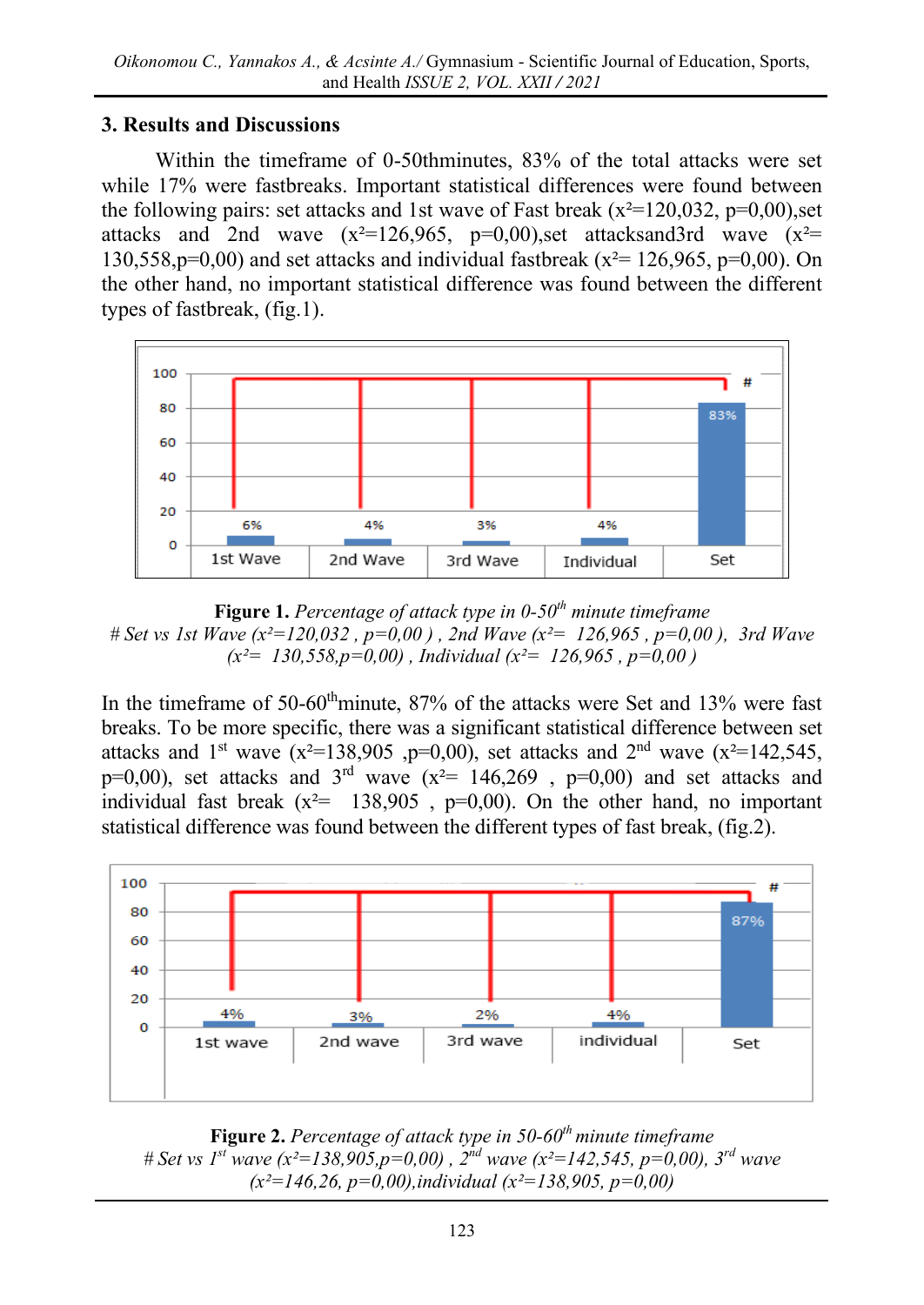From the total amount of throws in the timeframe of  $0-50<sup>th</sup>$  minute,  $22\%$  was from the 6m area, 11% from 7m throws, 39% from 9m, 18% from Wing position, 8% from Pivot Position and 1% from a random position. There was a significant statistical difference between9m and 6m  $(x^2=6,816, p=0,00)$ ,9m and 7m throws  $(x^2=20,906, p=0,00)$ , 9m and Wings  $(x^2=10,820, p=0,00)$ , 9m and Pivots  $(x^2=26,727,$ p=0,00). Furthermore, significant statistical difference was found between 6m and Pivots ( $x^2$  = 7,686, p=0,00), 6m and 7m throws ( $x^2$  = 4,391, p=0,03). On the other hand, no significant statistical difference was found between 6m and Wings, (fig.3).



**Figure 3.** *Percentage of throws by field positions in 0-50th minute timeframe # 9m vs 6m(x²=6,816, p=0,00), 7m(x²=20,9061, p=0,00), wing(x²=10,820, p=0,00), pivot (x²=26,727 , p=0,00) \* 6m vs pivot (x²= 7,686, p=0,00), 7m (x²=4,391, p=0,03)*

From the total amount of throws in the timeframe of  $50{\text -}60^{\text{th}}$  minute,  $26\%$  was from 6m area, 10% from 7m throws, 39% from 9m area, 19% from Wing Positions, 7% from Pivot position and 1% from a random position. There was significant statistical difference between 9m and  $6m(x^2=3,851, p=0,04)$ ,9m and 7m throws  $(x^2=22,732, p=0,00)$ , 9m and Wings  $(x^2=9,713, p=0,00)$ , 9m and Pivots  $(x^2=28.910, p=0.00)$ . Furthermore, significant statistical difference was found between 6m and Pivots ( $x^2=13,101$ ,  $p=0,00$ ),6m and 7m throws ( $x^2=8,672$ ,  $p=0,00$ ). No significant statistical difference was found between 6m and Wings, (fig.4).



**Figure 4.** *Percentage of throws by field positions in 50-60th minute timeframe # 9m vs 6m(x²=3,851, p=0,04), 7m (x²=22,732, p=0,00), wing (x²=9,713, p=0,00), pivot(x²=28,910 , p=0,00). \*6m vs pivot (x²=13,101,p=0,00), 7m (x²=8,672,p=0,00).*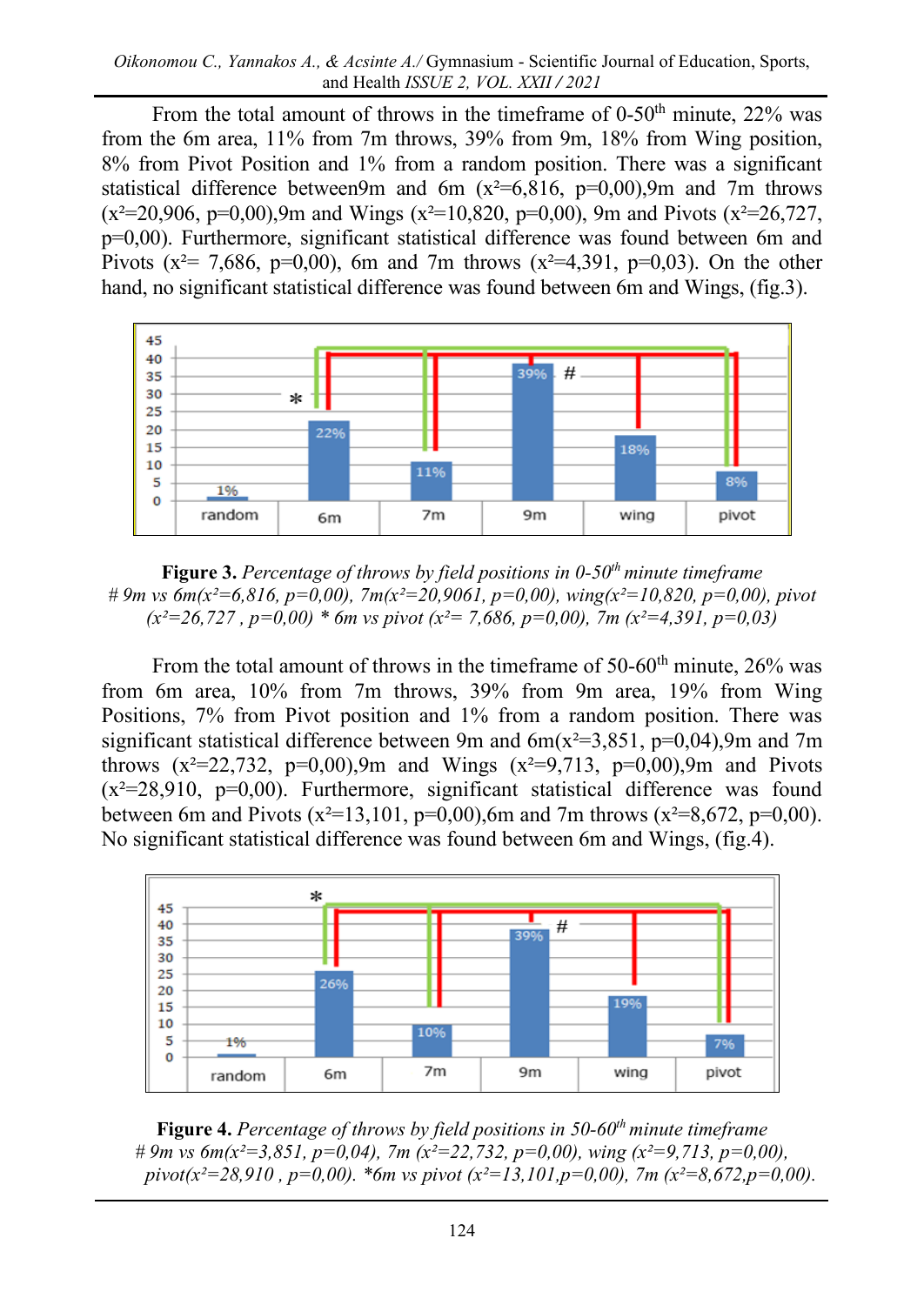From the total amount of throws in the timeframe of  $0-50<sup>th</sup>$  minute,  $30\%$  was saved by the goalkeeper, 56% ended as a goal and 14% missed or hit the post. Significant statistical differences were found between goals and the throws saved( $x^2$ =13,790, p=0,00), as well as between goals and those missed( $x^2$ =38,769, p=0,00). Significant statistical difference is also found between the throws saved and missed( $x^2=7,459, p=0,00$ ), (fig.5).



**Figure 5.** *Percentage of throw effectiveness in 0-50th minute timeframe. #goal vs save (x²=13,790, p=0,00) , missed (x²=38,769 , p=0,00) \*save vs missed (x²=7,459, p=0,00) .*

From the total amount of throws in the timeframe of  $50{\text -}60^{\text{th}}$  minute, 29% was saved by the goalkeeper, 59% ended as a goal and 11% missed or hit the post. Significant statistical differences were found between goals and the throws saved  $(x^2=18,262, p=0,00)$ , goals and the throws missed  $(x^2=50,637,p=0,00)$ . Significant statistical difference is also found between the saved and missed throws  $(x^2=10,125, p=0,00)$ , (fig.6).



**Figure 6.** *Percentage of throw effectiveness in 50-60thminute timeframe.*  $\ddot{\hat{\theta}}$  *# goal vs save (* $\dot{x}^2 = 18,262$  ,  $\dot{p} = 0,00$ ) *, missed (* $\dot{x}^2 = 50,637$  ,  $p = 0,00$ ) . *\*save vs missed (x²=10,125 , p=0,00).*

From the attacks that didn't end with a throw, in the  $0-50<sup>th</sup>$ minute timeframe, 69% ended as an attacking error (turnover), while 31% ended with 2minute suspension for the defender or penalty throw. Significant statistical differences were found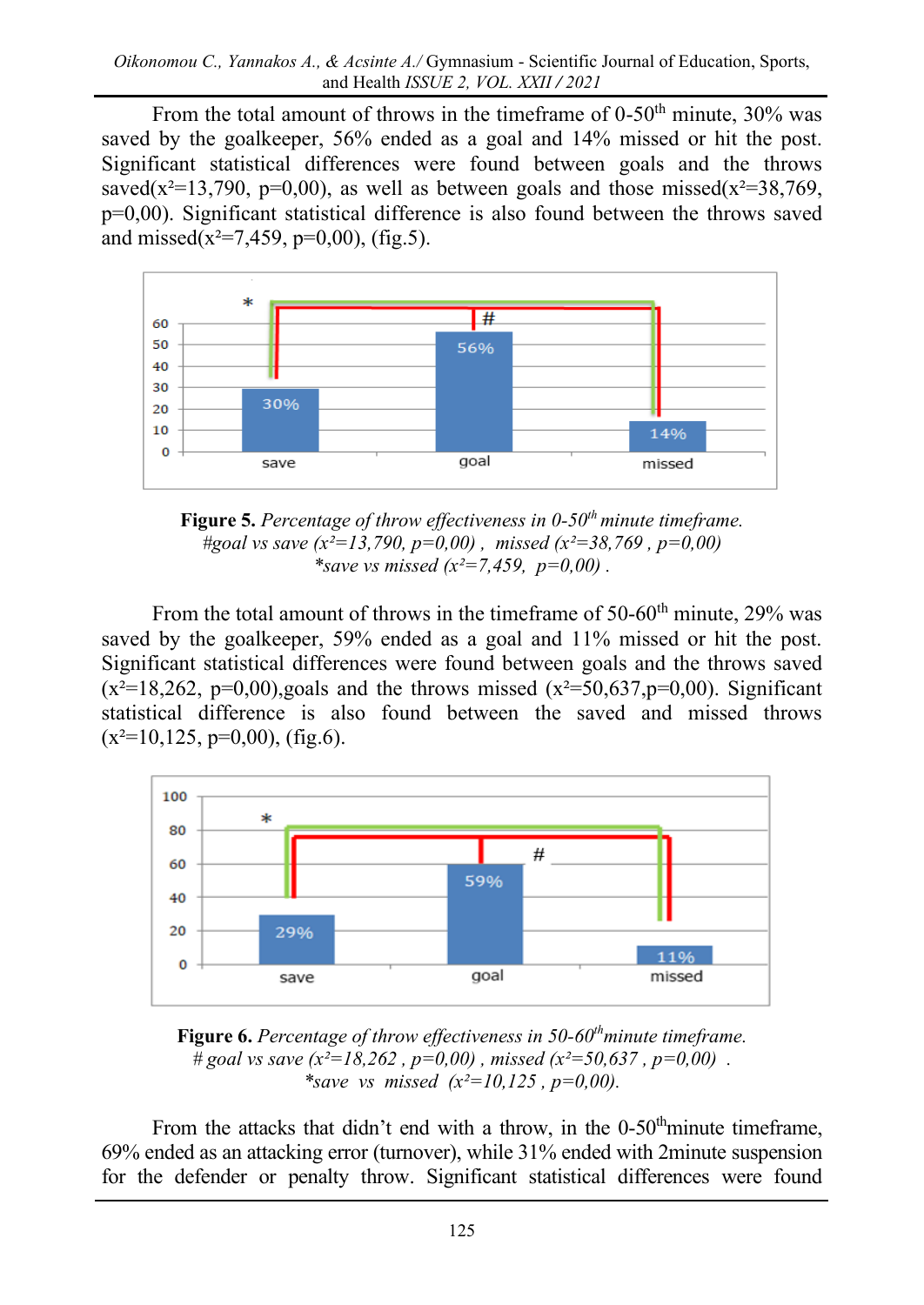between turnovers and penalty throws( $x^2=42,592$ ,  $p=0,00$ ) as well as turnovers and 2min suspensions ( $x^2$ =78,576, p=0,00). Significant statistical difference was also found between penalty throws and 2 min suspensions( $x^2 = 8,589$ , p=0,00), (fig.7).



**Figure 7.** *Percentage of attacking and defending errors in 0-50thminute timeframe # turnover vs penalty (x²= 42,592 , p=0,00) , 2min (x²= 78,576 , p=0,00). \*penalty vs 2min (x²= 8,589, p=0,00)*

From the attacks that didn't end with a throw, in the  $50{\text -}60^{\text{th}}$ minute timeframe, 61% ended as a turnover while 49% ended with a suspension for the defender or a penalty throw for the attacker. Significant statistical differences were found between turnovers and a 2min suspension for defender  $(x^2=62,152, p=0,00)$ , turnovers and a 2min suspension for both defender and attacker  $(x^2=80,662, p=0,00)$ , turnovers and a red card for defender  $(x^2=80,662, p=0,00)$  as well as turnovers and penalty throws  $(x^2=23,457, p=0,00)$ . Significant statistical differences were also found between penalty throws and a red card for defender  $(x^2=25,206, p=0,00)$ , penalty throws and a 2min suspension for both defender and attacker  $(x^2=25,206, p=0,00)$  and penalty throws and a 2min suspension for defender  $(x^2=12,502, p=0,00)$ . No significant statistical differences were found between a 2min suspension for both defender and attacker and a red card for defender, (fig.8).



**Figure 8.** *Percentage of attacking and defending errors in 50-60thminute timeframe # turnover vs 2min def (x²= 62,152, p=0,00), 2min def/atk (x²=80,662, p=0,00), red (x²=80,662 , p=0,00) , penalty (x²=23,457 , p=0,00) \*penalty vs red (x²= 25,206, p=0,00), 2min def/atk (x²=25,206 , p=0,00), 2min def* 

*(x²=12,502 , p=0,00)*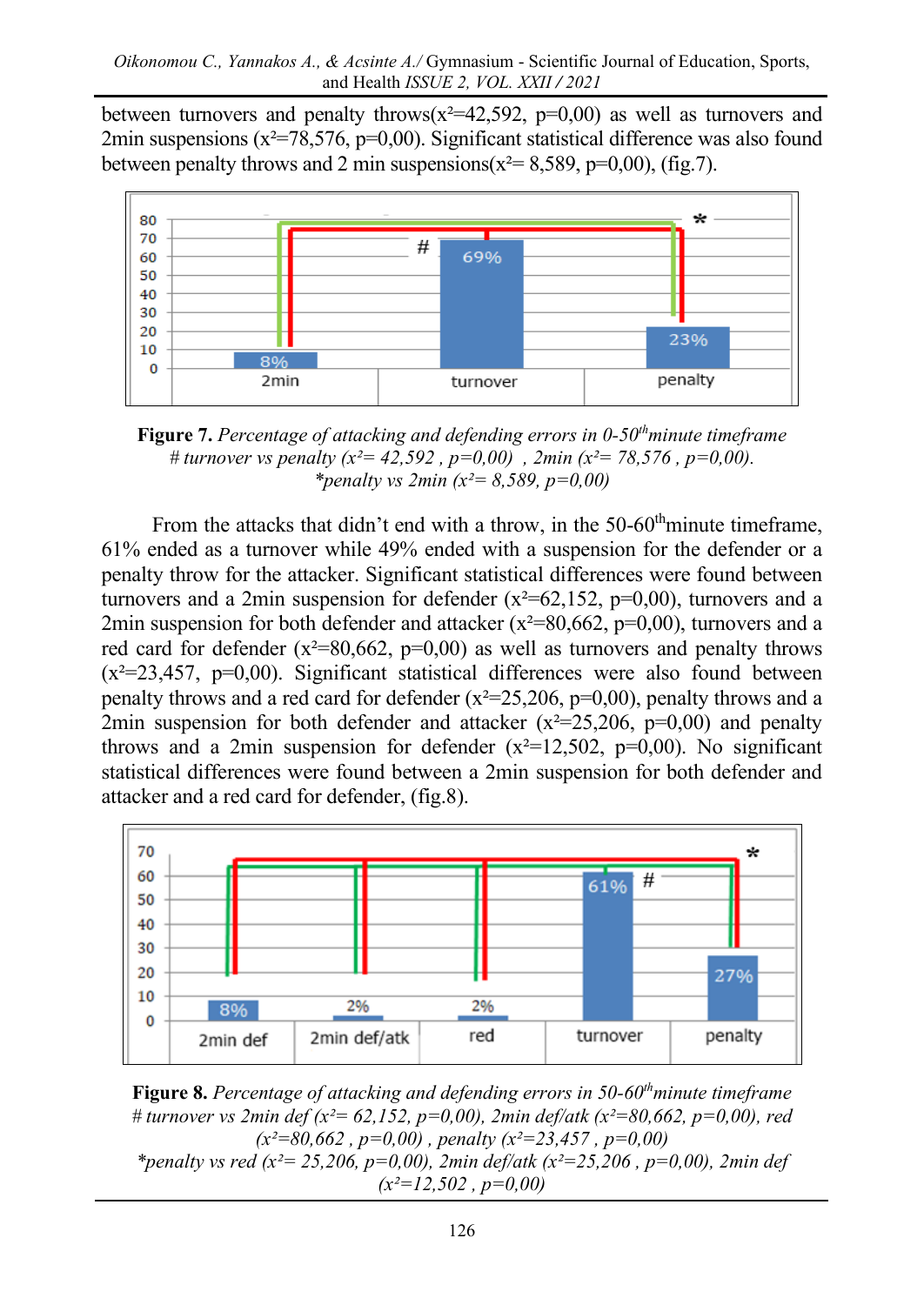# *Discussion*

According to the statistical analysis of the data, the throw average per game was 40.3 contrary to the findings of Meletakos, Vagenas and Bayios (2011), where the throw average per game in the World Championships of 2005, 2007 and 2009 were 50.6, 52.5 and 50.3 respectively. The lower number of throws per game in Handball Premier relative to World Championships might be a result either of the attacking inferiority of the Greek teams compared to the World teams, or due to the slower tempo of Handball Premier's games leading to less attacking opportunities.

From the total attacks that did not end with a throw 61% ended with a turnover, while the rest 39% ended with a defensive error (2min suspension/Penalty). In specific, in Handball Premier, the turnover average per game was 17.32. According to Gruic et.al (2006), the turnover average per game in the World Championship of 2003 was 15.68, whereas according to Bilge (2012) the turnover average per game decreased to 12.1 from 2004 to 2012. The higher number of turnovers in Handball Premier might be resulting from the lower technical and tactical level of Greek Handball Players or from the psychological pressure caused by the small goal difference.

From the total attacks that ended with a throw, 82% came from Set attacks while the rest 18% came from fastbreaks. According to the findings from the European Championship of 2020, 78% of the throws came from Set Attacks and 22% came from fastbreaks. The higher number of Set attacks in Handball Premier, compared to the European Championship, could be due to the good defending transition of the Greek Teams or due to the fatigue that might occur causing teams to slow their tempo.

According to the timeframe classification, in the  $50-60^{\text{th}}$ minute period, the percentage of Set attacks is  $87\%$ , while in the 0-50<sup>th</sup>minute it is  $82\%$ . The increase in Set attack percentage in the last 10 minutes of the game might be the result of a more careful attacking approach, in order to minimize turnovers considering the small score difference.

The majority of the throws (39%) came from the 9m area, 23% came from 6m, 18% came from Wings and finally 8% came from Pivots. According to Meletakos, Noutsos and Bayios (2020), the teams that finished between the 1<sup>st</sup>and the 4<sup>th</sup> place, in World Championships, displayed higher throw percentages from 6m area compared to 9m area. The higher throw percentage from 9m in Handball Premier, compared to World Championships, could be due to the inability of the attack to create chances fora throw from either 6m, the Wing or the Pivot.

In both the  $0-50$ <sup>th</sup>minute and  $50-60$ <sup>th</sup> minute timeframes the throws are similarly distributed. In the later, the throw effectiveness from 9m is 50%, from 6m is 71%, from Wings is 40% and from Pivots is 77%. Conversely, in the 0-  $50<sup>th</sup>$ minute timeframe, the throw effectiveness from 9m is 68%, from 6m is 63%, from Wings is 51% and from Pivots is 79%. Besides Wings, the throw effectiveness increases in the last 10minutes for every position. According to Rogulj, Vuleta, Milanovic, Cavala and Foretic, (2011), there is an increase in the goals that teams score in the last 10 minutes, corroborating our evidence. The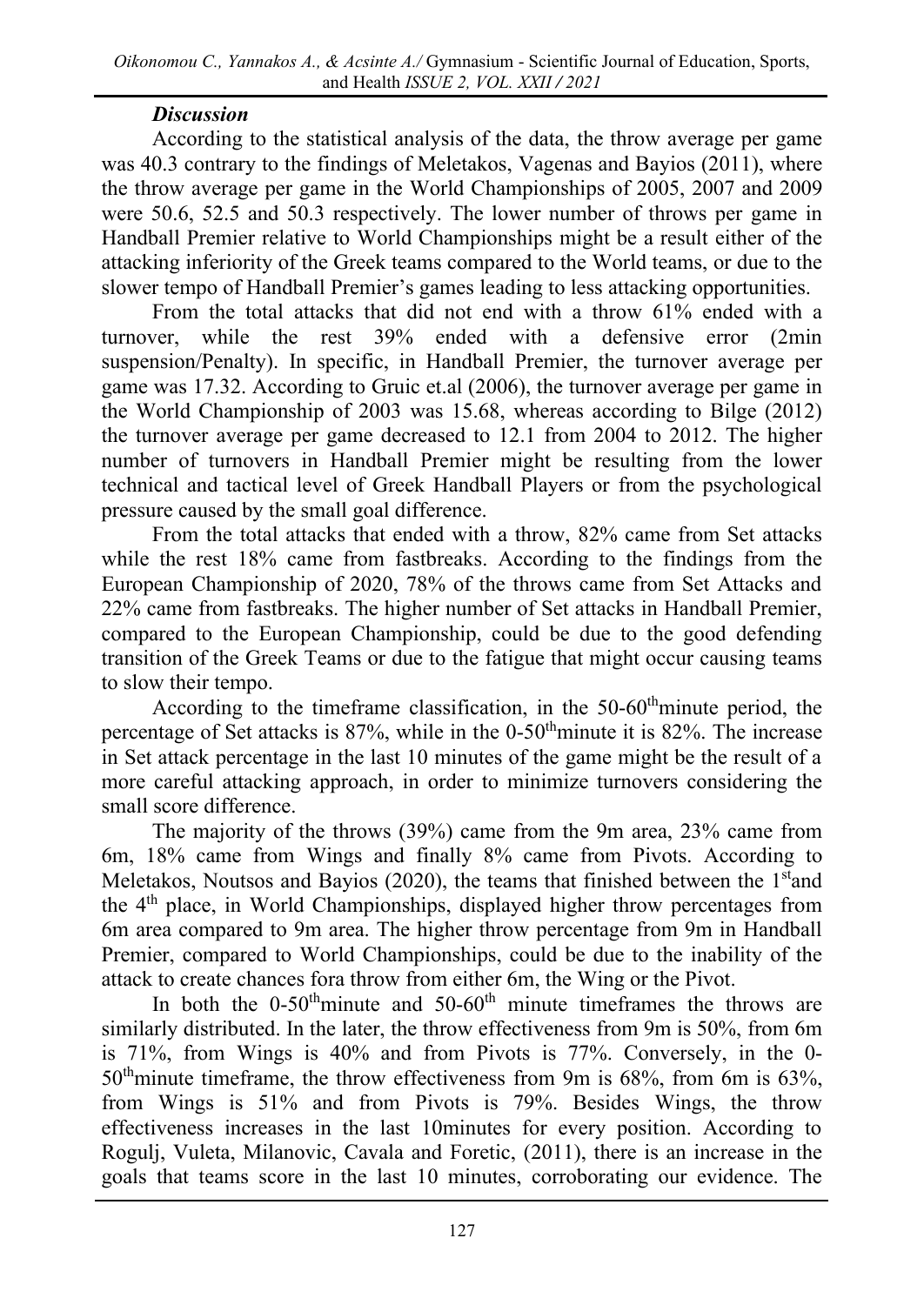increased throw effectiveness in the last 10 minutes might occur, due a more careful attacking approach, in order to minimize turnovers or due to goalkeeper's and defenders' poor performance by reason of fatigue.

Even though there is a decrease in the turnovers from  $69\%$  (0-50<sup>th</sup>minute) to 61% in the last 10 minutes of the game, there is an increase in penalties and suspensions for the defending team. The penalty average is 3.7 per game in the 50-  $60<sup>th</sup>$ minute timeframe, while in that of 0-50<sup>th</sup> minutes the average is 2.5 per game. According to Taborsky (2008), the penalty average of Beijing Olympic Games was 3.9, while Gomez, Lago, and Pollar (2013) found that the penalty average was 3.5 per game. The high number of penalties given in the last 10 minutes, compared to the rest of the game, could be due to the frustration and fatigue stemming pressure of time and the score deviation (Gomez, Penas, Viano, & Garcia, 2014).

# **4. Conclusions**

The comparison between the findings of this dissertation with the existing bibliography, suggests that the Handball Premier championship lacks competitiveness, since the number of close games is limited. It can be inferred from the game analysis that the need of improvement in the defense is imperative, in order to minimize the goals conceded and the suspensions of defenders in the last minutes giving the attacking side advantage. Furthermore, the improvement of all physical conditioning components is necessary in order for the athletes to be able to meet the requirements of the modern handball, which is primarily based on their good physical condition and their fast and effective transition between attacking and defensive situations. In addition, of equal importance are the improvement of the back court (9m) throw effectiveness and a more careful selection of throws from positions with higher scoring opportunities. Summarizing, this dissertation comes to conclusion that the throw effectiveness in the last 10 minutes of Handball Premier's close games increases compared to the rest of the game.

# **References**

- 1. BAR-ELI M., & TRACTINSKY, N. (2000). Criticality of game situations and decision making in basketball: An application of performance crisis perspective, *Psychology of Sport and Exercise 1(1):27-39.*
- 2. BEKONO, F., PRIOUX, J., ZOUHAL, H., DELAMARCHE, A., &. DELAMARCHE, P. (2001). Physiological profile of handball players, *The Journal of sports medicine and physical fitness 41(3):349-53.*
- 3. BILGE M. (2012). Game Analysis of Olympic, World and European Championships in Men's Handball, *Journal of Human Kinetics 35(1): 109-18*.
- 4. FORETIC, N., ROGULJ, N., & TRNINIC, M. (2010). The influence of situation efficiency on the result of a handball match, Faculty of Kinesiology, University of Split, Croatia*, Sports Science 3(2): 45-51.*
- 5. GÓMEZ, M., PENAS, C., VIANO, J., & GARCIA, I. (2014). Effects of game location, team quality and final outcome on game-related statistics in professional handball close games, *International Journal of fundamental and*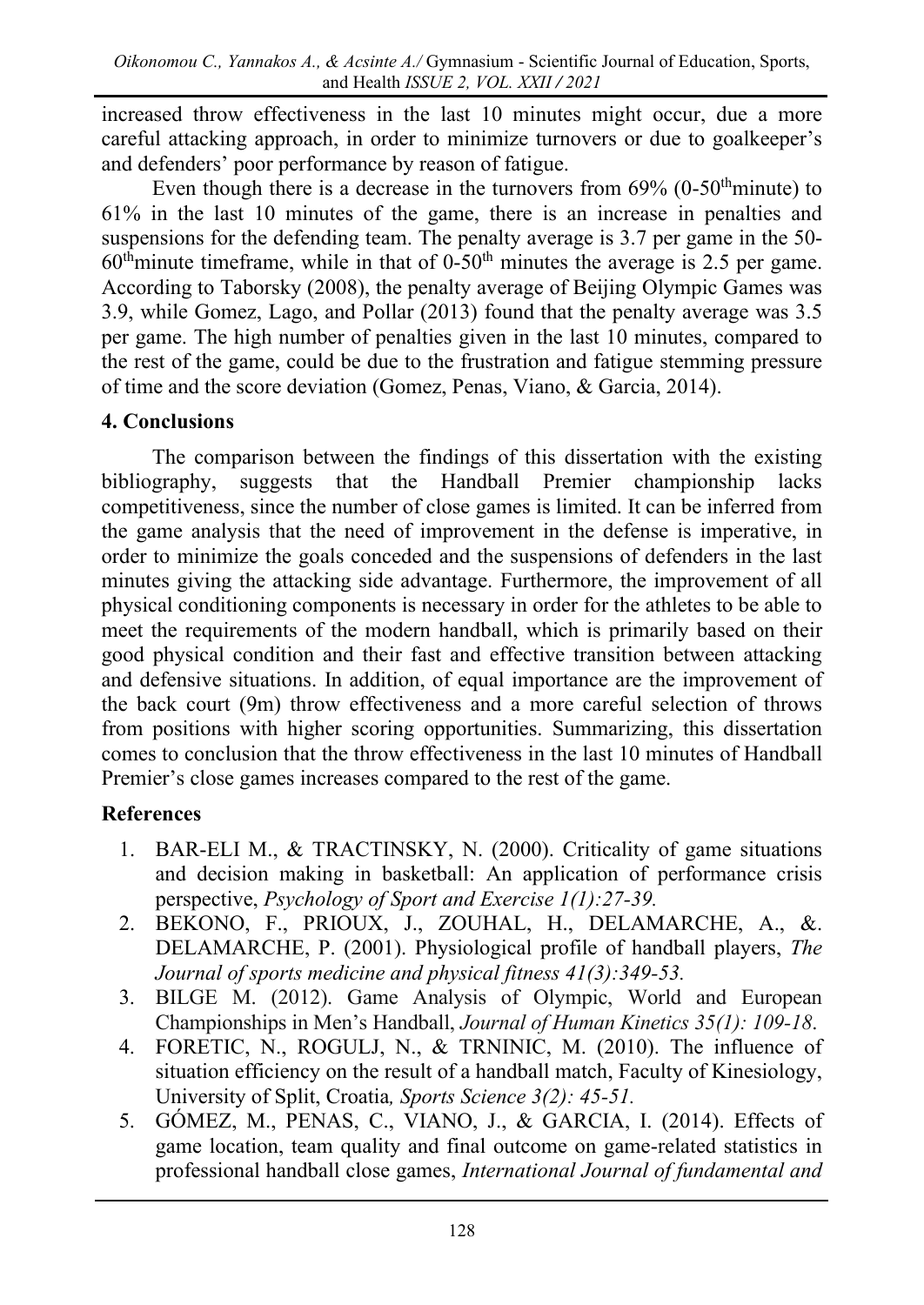*applied kinesiology 46(2).*

- 6. GÓMEZ, M., LAGO, C., & POLLARD, R. (2013). Situational variables, *Routledge handbook of Sports Performance Analysis (pp. 259-269),* London: Routledge, UK.
- 7. GRUIĆ I., VULETA D., & MILANOVIC D. (2006). *Performance indicators of teams at the 2003 men's world handball championship in Portugal*, University of Zagreb, Faculty of Kinesiology, Zagreb, Croatia*.*
- 8. HIRVONEN, J., NUMMELA, A., RUSKO, H., REHUNEN, S., & HARKONEN, M. (1992). Fatigue and changes of ATP, creatine phosphate, and lactate during the 400-m sprint, *Canadian journal of sport sciences, 17(2): 141-4*.
- 9. KOTZAMANIDIS, C. (1999). *Handball: From theory to practice*, Christodoulidi K, Greece.
- 10. MELETAKOS, P., & BAYIOS, I. (2010). General trends in European men's handball: a longitudinal study, *International Journal of Performance Analysis in Sport 10(3):221-228.*
- 11. MELETAKOS, P., VAGENAS, G., & BAYIOS, I. (2011). A Multivariate assessment of offensive performance indicators in Men's Handball: trends and differences in the World Championships, *International Journal of Performance Analysis in Sport 11(2):284–294.*
- 12. MELETAKOS, P., NOUTSOS, K., & BAYIOS, I. (2020). Stable and changing characteristics of high-level handball as evidenced from World Men's Championships, *Journal of Physical Education and Sport 20(3):1354- 1361.*
- 13. OLIVEIRA, T., GOMEZ, A., & SAMPAIO, J. (2012). Effects of game location, period, and quality of opposition in elite handball performances, *Perceptual and Motor Skills, 114(3):783-94.*
- 14. PAVLIN, K., ŠIMENC, Z., & DELIJA, K. (1982). Analiza pouzdanosti i faktorske valjanosti situaciono motoričkih testova u rukometu, *Kineziologija 14,177-187.*
- 15. PÓV[OAS,](https://www.researchgate.net/profile/Susana-Povoas) S., SEABRA, A., ASCENSAO, A., MEGALHAES, J., SOARES, J., & REBELO, A. (2012). Physical and Physiological Demands of Elite Team Handball, *The Journal of Strength and Conditioning Research 26(12):3365- 3375.*
- 16. ROGULJ, N., FORETIC, N., & BURGER, A. (2011). Differences in the course of result between the winning and losing teams in top handball, Faculty of Kinesiology, University of Split, Croatia. *Homo sporticus (1):28- 32.*
- 17. ROGULJ, N., VULETA, D., MILANOVIC, D., CAVALA, M., & FORETIC, N. (2011). The efficiency of elements of collective attack tactics in Handball, *Kinesiologia Slovenica17(1):5-14.*
- 18. SRHOJ, V., ROGULJ, N., & KATIC, R. (2001). Influence of the attack end conduction on match result in handball, *Collegium antropologicum 28(2),*